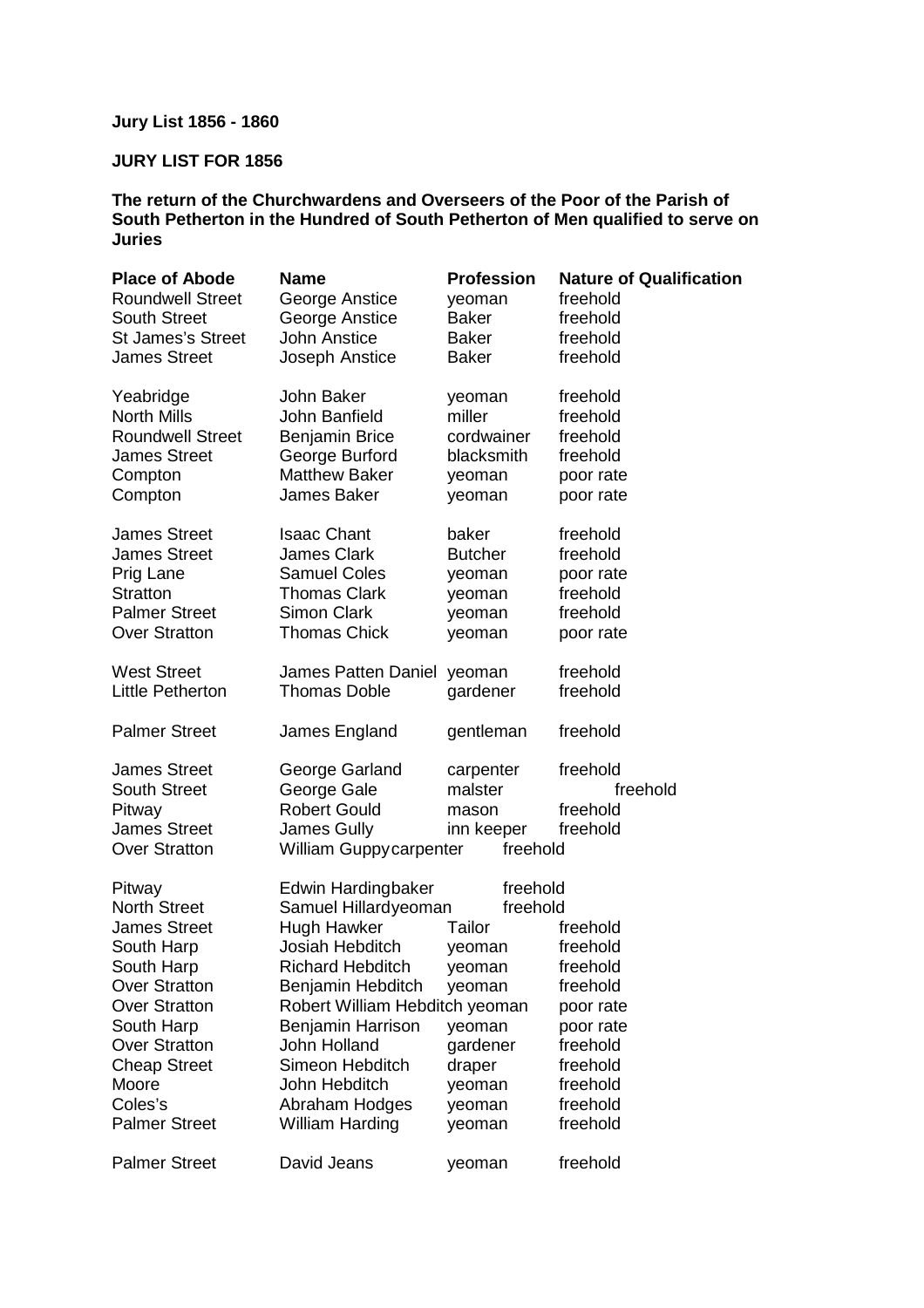| <b>South Street</b>                              | Robert Lyddon                                                       | Gentleman         | freehold                          | over age |
|--------------------------------------------------|---------------------------------------------------------------------|-------------------|-----------------------------------|----------|
| Corn Hill                                        | James Lye                                                           | glazier           | freehold                          |          |
| <b>South Street</b>                              | Samuel McMullan                                                     | draper            | freehold                          |          |
| Wigborough                                       | George Moody                                                        | yeoman            | poor rate                         |          |
| <b>Palmer Street</b>                             | Joseph Ostler                                                       | yeoman            | poor rate                         |          |
| Compton<br><b>James Street</b><br>Joyler's Mills | William Burchall Peren gentleman<br>George Perratt<br>Jasper Patten | currier<br>Miller | freehold<br>freehold<br>poor rate |          |
| Gore                                             | <b>William Stacey</b>                                               | gardener          | freehold                          |          |
| <b>Roundwell Street</b>                          | George Sherrin                                                      | yeoman            | freehold                          |          |
| Pitway                                           | <b>Henry Tapscott</b>                                               | yeoman            | poor rate                         |          |
| Pitway                                           | <b>Thomas Taylor</b>                                                | farmer            | poor rate                         |          |
| South Harp                                       | Joseph Terrell                                                      | yeoman            | poor rate                         |          |
| <b>South Street</b>                              | <b>Gilbert Vaux</b>                                                 | yeoman            | poor rate                         |          |
| <b>St James's Street</b>                         | Silas Humphriey White carpenter                                     |                   | freehold                          |          |

William Burchall Peren Josiah Hebditch - churchwardens

James Daniel Abraham Hodges John Hebditch George Sherrin Simeon Baker– overseers

#### **JURY LIST FOR 1857**

**The return of the Churchwardens and Overseers of the Poor of the Parish of South Petherton in the Hundred of South Petherton of Men qualified to serve on Juries** 

| <b>Place of Abode</b>    | <b>Name</b>           | <b>Profession</b> | <b>Nature of Qualification</b> |
|--------------------------|-----------------------|-------------------|--------------------------------|
| <b>Roundwell Street</b>  | George Anstice        | veoman            | freehold                       |
| <b>South Street</b>      | George Anstice        | Baker             | freehold                       |
| St James's Street        | John Anstice          | <b>Baker</b>      | freehold                       |
| <b>St James's Street</b> | Joseph Anstice        | <b>Baker</b>      | freehold                       |
| Yeabridge                | John Baker            | veoman            | freehold                       |
| <b>North Mills</b>       | John Banfield         | miller            | freehold                       |
| <b>Roundwell Street</b>  | <b>Benjamin Brice</b> | cordwainer        | freehold                       |
| St James's Street        | George Burford        | blacksmith        | freehold                       |
| Compton                  | <b>Matthew Baker</b>  | yeoman            | poor rate                      |
| Compton                  | <b>James Baker</b>    | yeoman            | poor rate                      |
| St James's Street        | <b>Isaac Chant</b>    | baker             | freehold                       |
| St James's Street        | James Clark           | <b>Butcher</b>    | freehold                       |
| Stratton                 | <b>Thomas Clark</b>   | yeoman            | freehold                       |
| <b>Palmer Street</b>     | <b>Simon Clark</b>    | yeoman            | freehold                       |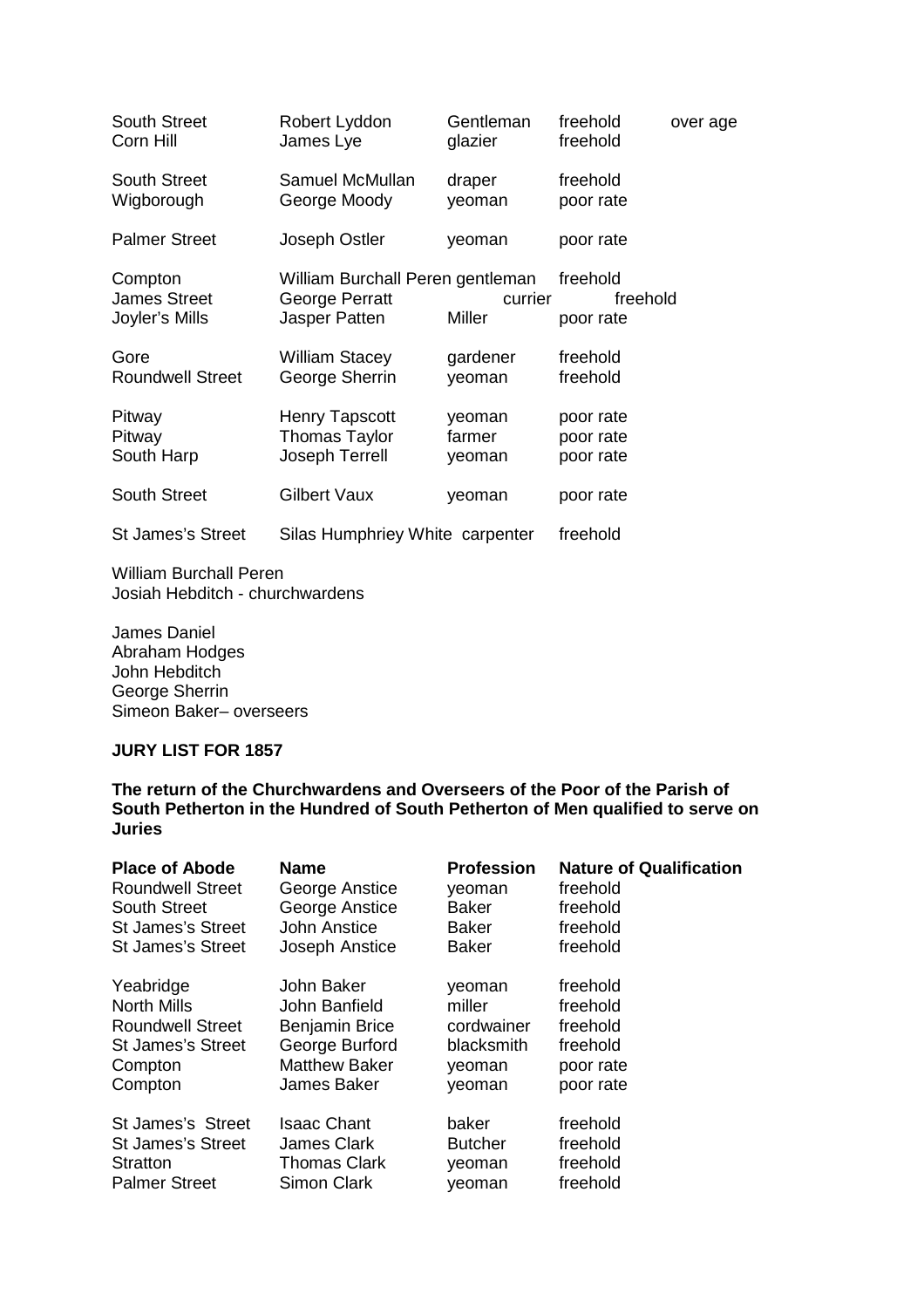| <b>Over Stratton</b>                                                                                                                                                                                                                            | <b>Thomas Chick</b>                                                                                                                                                                                                                                                                        | yeoman                                                                                                                     | poor rate                                                                                                                          |
|-------------------------------------------------------------------------------------------------------------------------------------------------------------------------------------------------------------------------------------------------|--------------------------------------------------------------------------------------------------------------------------------------------------------------------------------------------------------------------------------------------------------------------------------------------|----------------------------------------------------------------------------------------------------------------------------|------------------------------------------------------------------------------------------------------------------------------------|
| <b>West Street</b><br><b>Little Petherton</b>                                                                                                                                                                                                   | <b>James Patten Daniel</b><br><b>Thomas Doble</b>                                                                                                                                                                                                                                          | yeoman<br>gardener                                                                                                         | freehold<br>freehold                                                                                                               |
| <b>Palmer Street</b>                                                                                                                                                                                                                            | James England                                                                                                                                                                                                                                                                              | gentleman                                                                                                                  | freehold                                                                                                                           |
| <b>St James's Street</b><br><b>South Street</b><br>Pitway<br><b>St James's Street</b><br><b>Over Stratton</b>                                                                                                                                   | George Garland<br>George Gale<br><b>Robert Gould</b><br>James Gully<br>William Guppy carpenter                                                                                                                                                                                             | carpenter<br>malster<br>mason<br>inn keeper<br>freehold                                                                    | freehold<br>freehold<br>freehold<br>freehold                                                                                       |
| Pitway<br><b>Palmer Street</b><br><b>St James's Street</b><br>South Harp<br>South Harp<br><b>Over Stratton</b><br><b>Over Stratton</b><br>South Harp<br><b>Over Stratton</b><br><b>Cheap Street</b><br>Moore<br>Coles's<br><b>Palmer Street</b> | Edwin Hardingbaker<br>Samuel Hillardyeoman<br><b>Hugh Hawker</b><br>Josiah Hebditch<br><b>Richard Hebditch</b><br>Benjamin Hebditch<br>Robert William Hebditch yeoman<br>Benjamin Harrison<br>John Holland<br>Simeon Hebditch<br>John Hebditch<br>Abraham Hodges<br><b>William Harding</b> | freehold<br>freehold<br>Tailor<br>yeoman<br>yeoman<br>yeoman<br>yeoman<br>gardener<br>draper<br>yeoman<br>yeoman<br>yeoman | freehold<br>freehold<br>freehold<br>freehold<br>poor rate<br>poor rate<br>freehold<br>freehold<br>freehold<br>freehold<br>freehold |
| <b>Palmer Street</b>                                                                                                                                                                                                                            | David Jeans                                                                                                                                                                                                                                                                                | yeoman                                                                                                                     | freehold                                                                                                                           |
| Corn Hill                                                                                                                                                                                                                                       | James Lye                                                                                                                                                                                                                                                                                  | glazier                                                                                                                    | freehold                                                                                                                           |
| <b>South Street</b><br>Wigborough                                                                                                                                                                                                               | Samuel McMillan<br>George Moody                                                                                                                                                                                                                                                            | draper<br>yeoman                                                                                                           | freehold<br>poor rate                                                                                                              |
| <b>Palmer Street</b>                                                                                                                                                                                                                            | Joseph Ostler                                                                                                                                                                                                                                                                              | yeoman                                                                                                                     | poor rate                                                                                                                          |
| Compton<br><b>St James's Street</b><br>Joyler's Mills                                                                                                                                                                                           | William Burchall Peren gentleman<br><b>George Perratt</b><br>Jasper Patten                                                                                                                                                                                                                 | currier<br>Miller                                                                                                          | freehold<br>freehold<br>poor rate                                                                                                  |
| Gore<br><b>Cheap Street</b>                                                                                                                                                                                                                     | <b>William Stacey</b><br>George Sherrin                                                                                                                                                                                                                                                    | gardener<br>yeoman                                                                                                         | freehold<br>freehold                                                                                                               |
| Pitway<br>Pitway<br>South Harp<br>Moor                                                                                                                                                                                                          | <b>Henry Tapscott</b><br><b>Thomas Taylor</b><br>Joseph Terrell<br><b>William Thorpe</b>                                                                                                                                                                                                   | yeoman<br>farmer<br>yeoman<br>yeoman                                                                                       | poor rate<br>poor rate<br>poor rate<br>freehold                                                                                    |
| <b>South Street</b>                                                                                                                                                                                                                             | <b>Gilbert Vaux</b>                                                                                                                                                                                                                                                                        | yeoman                                                                                                                     | poor rate                                                                                                                          |
| <b>St James's Street</b><br><b>St James's Street</b>                                                                                                                                                                                            | Silas Humphries White carpenter<br>Frederic Wellington G N chemist                                                                                                                                                                                                                         |                                                                                                                            | freehold<br>freehold                                                                                                               |

Josiah Hebditch - churchwarden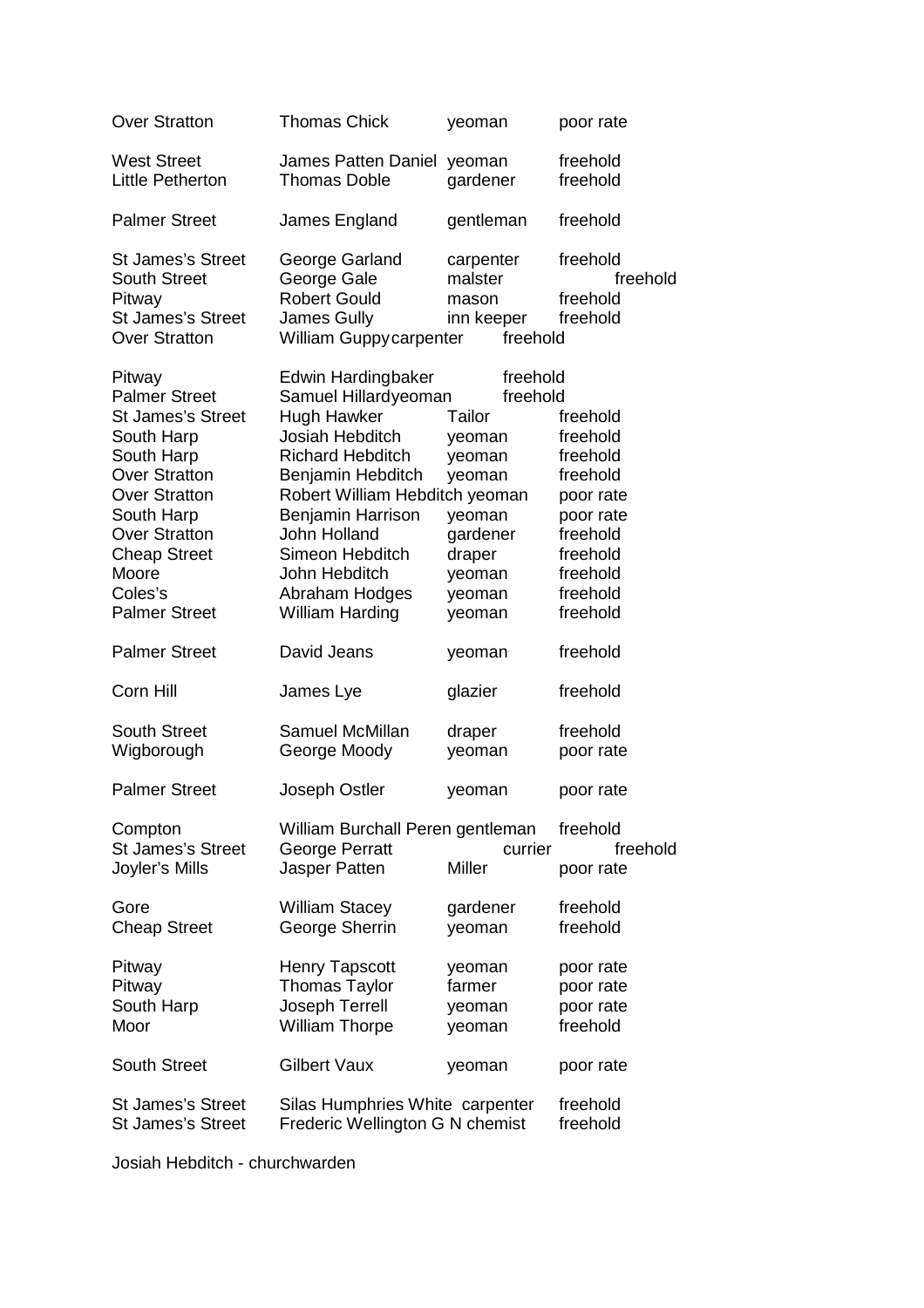J P Daniel John Hebditch George Sherrin Abraham Hodges – overseers

# **JURY LIST FOR 1858**

#### **The return of the Churchwardens and Overseers of the Poor of the Parish of South Petherton in the Hundred of South Petherton of Men qualified to serve on Juries**

| <b>Place of Abode</b>                                                                                                                                                                                           | Name                                                                                                                                                                                                                                                        | <b>Profession</b>                                                                                                | <b>Nature of Qualification</b>                                                                                         |
|-----------------------------------------------------------------------------------------------------------------------------------------------------------------------------------------------------------------|-------------------------------------------------------------------------------------------------------------------------------------------------------------------------------------------------------------------------------------------------------------|------------------------------------------------------------------------------------------------------------------|------------------------------------------------------------------------------------------------------------------------|
| <b>Roundwell Street</b>                                                                                                                                                                                         | George Anstice                                                                                                                                                                                                                                              | yeoman                                                                                                           | freehold                                                                                                               |
| <b>South Street</b>                                                                                                                                                                                             | George Anstice                                                                                                                                                                                                                                              | <b>Baker</b>                                                                                                     | freehold                                                                                                               |
| <b>North Street</b>                                                                                                                                                                                             | <b>John Anstice</b>                                                                                                                                                                                                                                         | <b>Baker</b>                                                                                                     | freehold                                                                                                               |
| <b>St James's Street</b>                                                                                                                                                                                        | Joseph Anstice                                                                                                                                                                                                                                              | <b>Baker</b>                                                                                                     | freehold                                                                                                               |
| Yeabridge                                                                                                                                                                                                       | John Baker                                                                                                                                                                                                                                                  | yeoman                                                                                                           | freehold                                                                                                               |
| <b>North Mills</b>                                                                                                                                                                                              | John Bandfield                                                                                                                                                                                                                                              | miller                                                                                                           | freehold                                                                                                               |
| <b>Roundwell Street</b>                                                                                                                                                                                         | <b>Benjamin Brice</b>                                                                                                                                                                                                                                       | cordwainer                                                                                                       | freehold                                                                                                               |
| <b>St James's Street</b>                                                                                                                                                                                        | George Burford                                                                                                                                                                                                                                              | blacksmith                                                                                                       | freehold                                                                                                               |
| Compton                                                                                                                                                                                                         | <b>Matthew Baker</b>                                                                                                                                                                                                                                        | yeoman                                                                                                           | poor rate                                                                                                              |
| Compton                                                                                                                                                                                                         | James Baker                                                                                                                                                                                                                                                 | yeoman                                                                                                           | poor rate                                                                                                              |
| <b>Palmer Street</b>                                                                                                                                                                                            | Joseph Banbury                                                                                                                                                                                                                                              | farmer                                                                                                           | poor rate                                                                                                              |
| <b>St James's Street</b>                                                                                                                                                                                        | James Clark                                                                                                                                                                                                                                                 | <b>Butcher</b>                                                                                                   | freehold                                                                                                               |
| <b>Stratton</b>                                                                                                                                                                                                 | <b>Thomas Clark</b>                                                                                                                                                                                                                                         | yeoman                                                                                                           | freehold                                                                                                               |
| <b>Palmer Street</b>                                                                                                                                                                                            | <b>Simon Clark</b>                                                                                                                                                                                                                                          | yeoman                                                                                                           | freehold                                                                                                               |
| <b>Over Stratton</b>                                                                                                                                                                                            | <b>Thomas Chick</b>                                                                                                                                                                                                                                         | yeoman                                                                                                           | poor rate                                                                                                              |
| <b>West Street</b>                                                                                                                                                                                              | James Patten Daniel                                                                                                                                                                                                                                         | yeoman                                                                                                           | freehold                                                                                                               |
| <b>Little Petherton</b>                                                                                                                                                                                         | <b>Thomas Doble</b>                                                                                                                                                                                                                                         | gardener                                                                                                         | freehold                                                                                                               |
| <b>St James's Street</b><br>South Street<br>Pitway<br><b>St James's Street</b><br><b>Over Stratton</b>                                                                                                          | George Garland<br>George Gale<br><b>Robert Gould</b><br>James Gully<br>William Guppy carpenter                                                                                                                                                              | carpenter<br>malster<br>mason<br>inn keeper<br>freehold                                                          | freehold<br>freehold<br>freehold<br>freehold                                                                           |
| Pitway<br><b>Palmer Street</b><br><b>St James's Street</b><br>South Harp<br>South Harp<br><b>Over Stratton</b><br>South Harp<br>Over Stratton<br><b>West Street</b><br>Moore<br>Coles's<br><b>Palmer Street</b> | <b>Edwin Hardingbaker</b><br>Samuel Hillardyeoman<br>Hugh Hawker<br>Josiah Hebditch<br><b>Richard Hebditch</b><br>Robert William Hebditch yeoman<br>Benjamin Harrison<br>John Holland<br>Simeon Hebditch<br>John Hebditch<br>Abraham Hodges<br>David Jeanes | freehold<br>freehold<br>Tailor<br>yeoman<br>yeoman<br>yeoman<br>gardener<br>draper<br>yeoman<br>yeoman<br>yeoman | freehold<br>freehold<br>freehold<br>poor rate<br>poor rate<br>freehold<br>freehold<br>freehold<br>freehold<br>freehold |
| <b>South Street</b>                                                                                                                                                                                             | Samuel McMillan                                                                                                                                                                                                                                             | draper                                                                                                           | freehold                                                                                                               |
| Wigborough                                                                                                                                                                                                      | George Moody                                                                                                                                                                                                                                                | yeoman                                                                                                           | poor rate                                                                                                              |